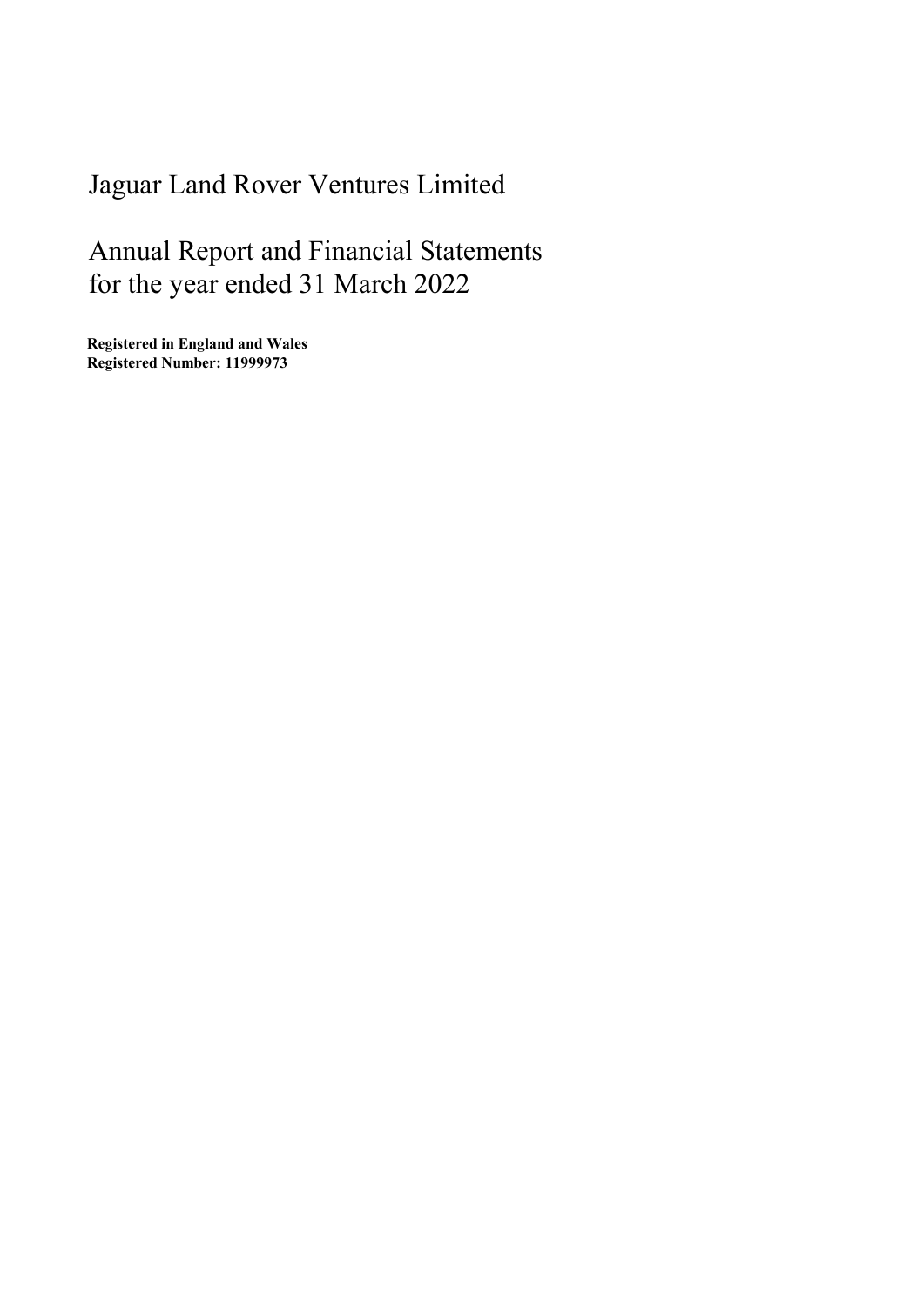## Jaguar Land Rover Ventures Limited Annual Report and Financial Statements for the year ended 31 March 2022

## Directors and advisors

#### **Directors**

T.Y.H. Bolloré I.J. Harnett Professor Sir R.D. Speth

### Company Secretary

K.J. Benjamin

#### Registered office

Abbey Road Whitley Coventry CV3 4LF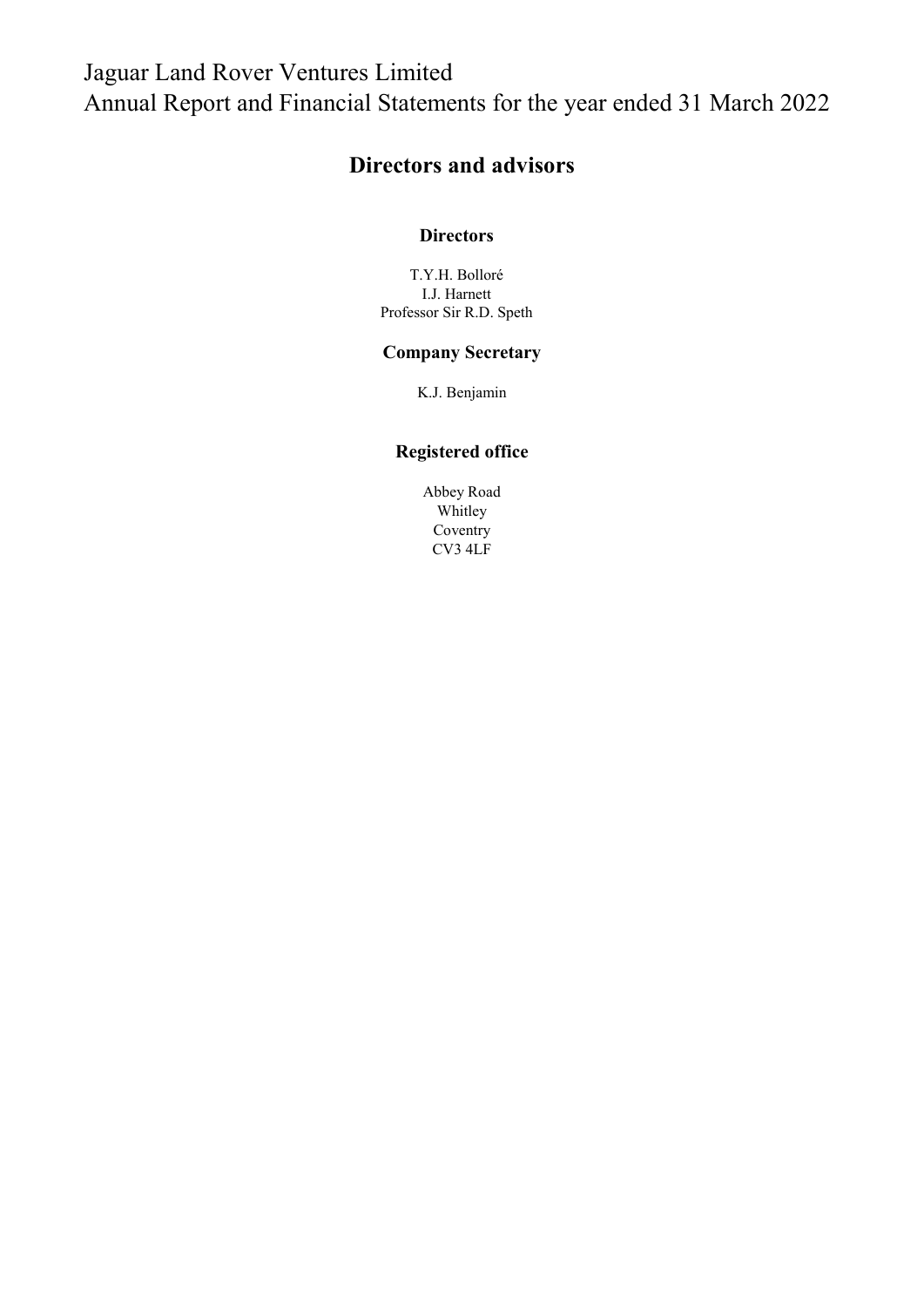# Annual Report and Financial Statements for the year ended 31 March 2022 Jaguar Land Rover Ventures Limited

## Contents

| Directors' report                  |  |
|------------------------------------|--|
| Income statement and Balance sheet |  |
| Notes to the financial statements  |  |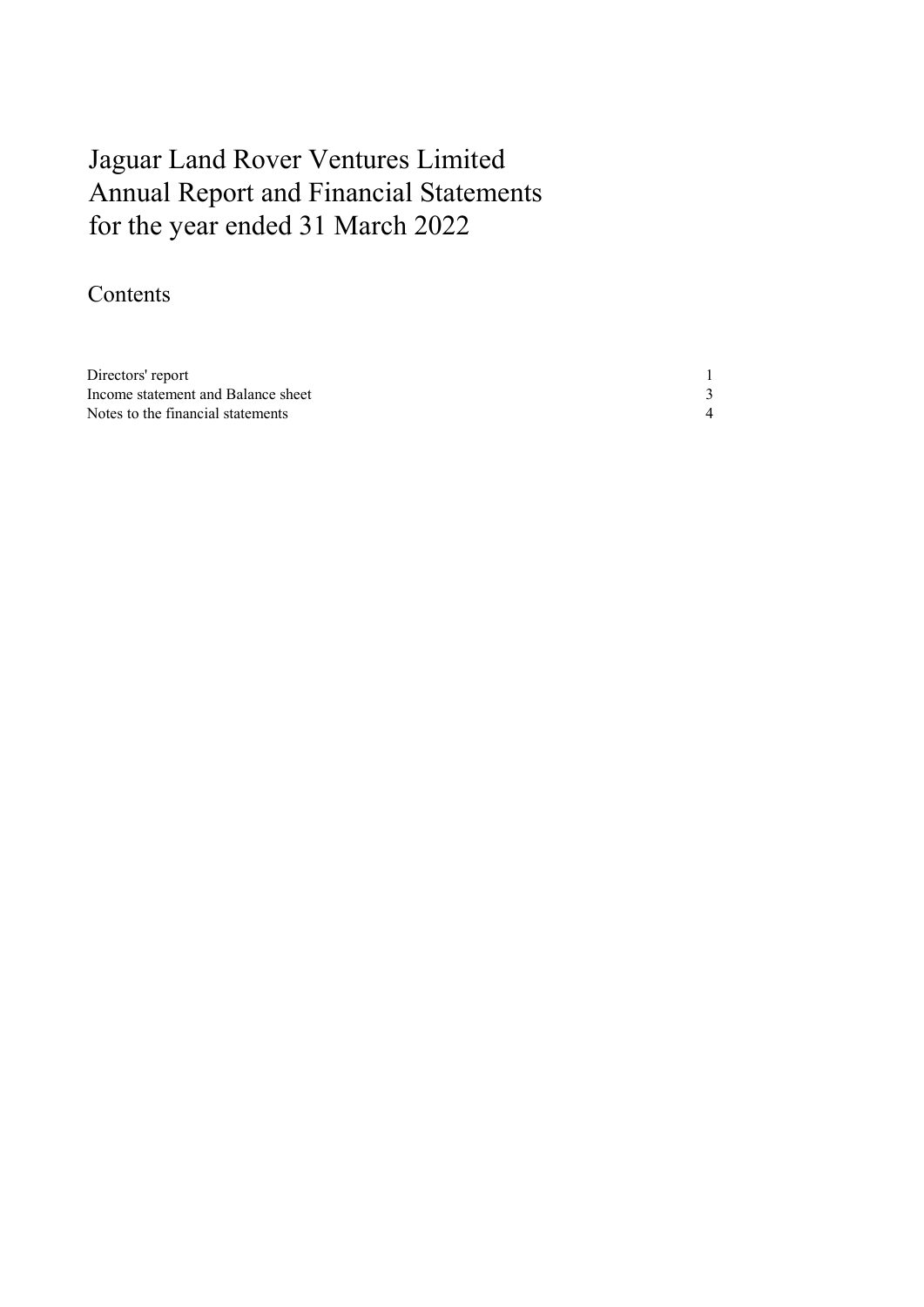## Jaguar Land Rover Ventures Limited Annual Report and Financial Statements for the year ended 31 March 2022

### Directors' report for the year ended 31 March 2022

The directors submit the Annual Report and Financial Statements for the year ended 31 March 2022 for Jaguar Land Rover Ventures Limited ("the Company").

#### Activity

The Company is a wholly owned subsidiary of Jaguar Land Rover Limited. The Company did not trade during the current financial year.

#### Review of business

The Company was incorporated on 16 May, 2019, and has been dormant as defined in section 1169 of Companies Act 2006 since incorporation. It is anticipated that the Company will be trading in the future. Key performance indicators are not considered necessary for an understanding of the development, performance or position of the business of the Company.

#### Dividends

No dividend is proposed.

#### Board of Directors

The directors of the Company during the year and since the balance sheet date are as follows:

T.Y.H. Bolloré I.J. Harnett Professor Sir R.D. Speth

The Company's intermediate parent, Jaguar Land Rover Automotive plc, maintained director's liability insurance for all directors during the financial year.

#### Strategic Report exemption

The Company has elected not to prepare a Strategic report. Under section 414B of the Companies Act 2006, the Company which, despite being part of ineligible group, otherwise qualifies as small and as such has taken advantage of the exemption available with regard to preparing a Strategic report.

#### Going Concern

The directors have considered the going concern position of the Company at 31 March 2022 and the projected cash flows and financial performance of the Company for at least 12 months from the date of approval of these financial statements. The directors consider, after making appropriate enquiries and taking into consideration the current dormant status of the Company, that the Company has adequate resources to continue in operation as a going concern for the foreseeable future. Accordingly, the directors continue to adopt the going concern basis in preparing these financial statements.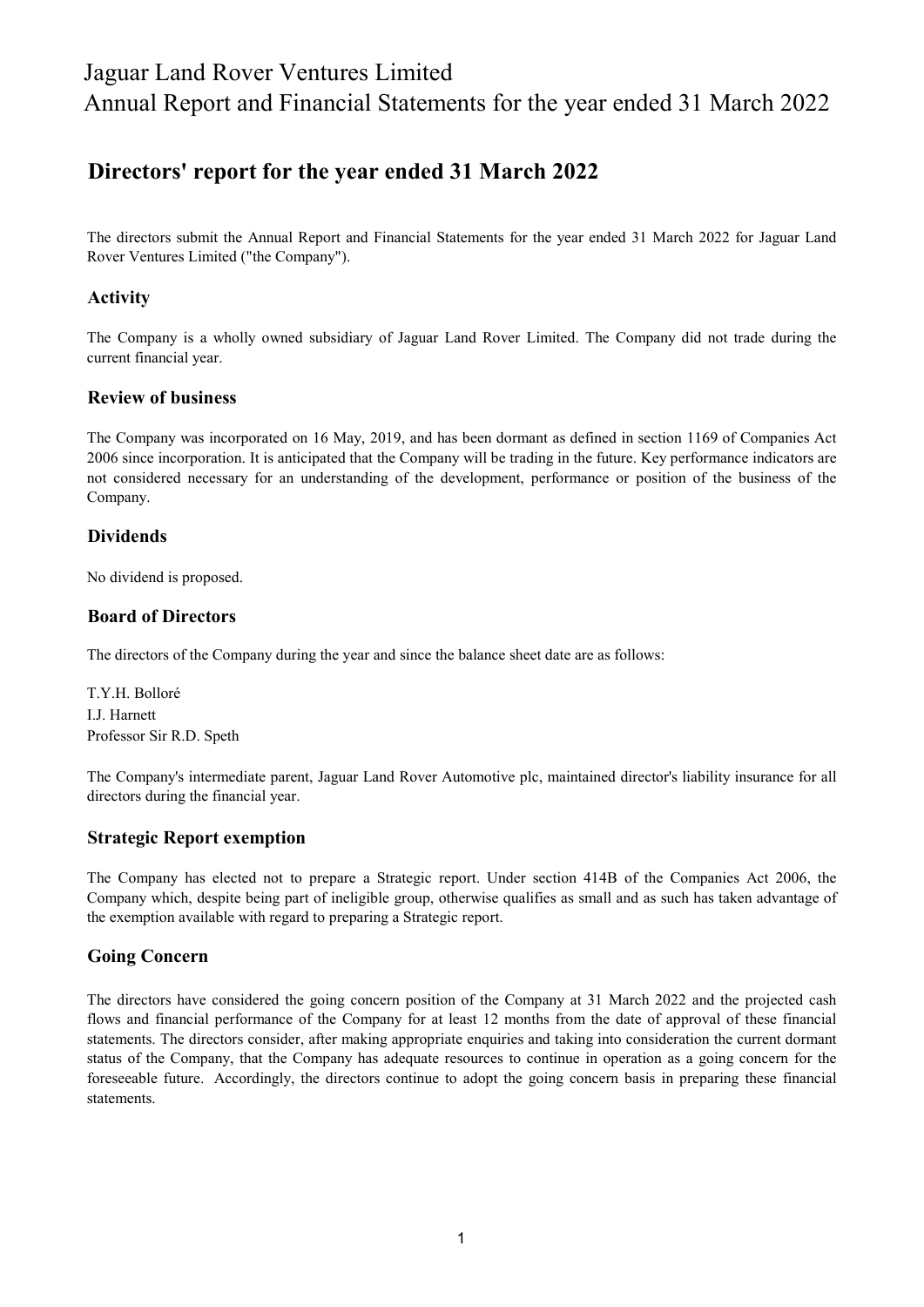### Jaguar Land Rover Ventures Limited

Annual Report and Financial Statements for the year ended 31 March 2022

### Directors' report for the year ended 31 March 2022 (continued)

#### Statements of directors' responsibility in respect of the Directors' report and the financial statements

The directors are responsible for preparing the Directors' report and the financial statements in accordance with applicable law and regulations.

Company law requires the directors to prepare financial statements for each financial year. Under that law they have elected to prepare the financial statements in accordance with with UK accounting standards and applicable law (UK Generally Accepted Accounting Practice), including FRS 102 "The Financial Reporting Standard applicable in the UK and Republic of Ireland".

Under Company law the directors must not approve the financial statements unless they are satisfied that they give a true and fair view of the state of affairs of the Company and of the profit or loss of the Company for that period.

In preparing these financial statements, the directors are required to:

- select suitable accounting policies and then apply them consistently;
- make judgements and estimates that are reasonable and prudent;
- state whether applicable UK accounting standards have been followed, subject to any material departures disclosed and explained in the financial statements;
- assess the company's ability to continue as a going concern, disclosing, as applicable, matters related to going concern; and

● use the going concern basis of accounting unless they either intend to liquidate the company or to cease operations, or have no realistic alternative but to do so.

The directors are responsible for keeping adequate accounting records that are sufficient to show and explain the Company's transactions and disclose with reasonable accuracy at any time the financial position of the Company and to enable the directors to ensure that the financial statements comply with the Companies Act 2006. They are responsible for such internal control as they determine is necessary to enable the preparation of financial statements that are free from material misstatement, whether due to fraud or error, and have general responsibility for taking such steps as are reasonably open to them to safeguard the assets of the company and to prevent and detect fraud and other irregularities.

#### Auditors

For the year ended 31 March 2022 the Company was entitled to exemption from audit under section 480 of the Companies Act 2006.

The members have not required the Company to obtain an audit in accordance with section 476 of the Companies Act 2006.

The directors acknowledge their responsibilities for complying with the requirements of the Act with respect to accounting records and the preparation of the accounts.

By order of the Board,

6 June 2022 K.J. Benjamin Company Secretary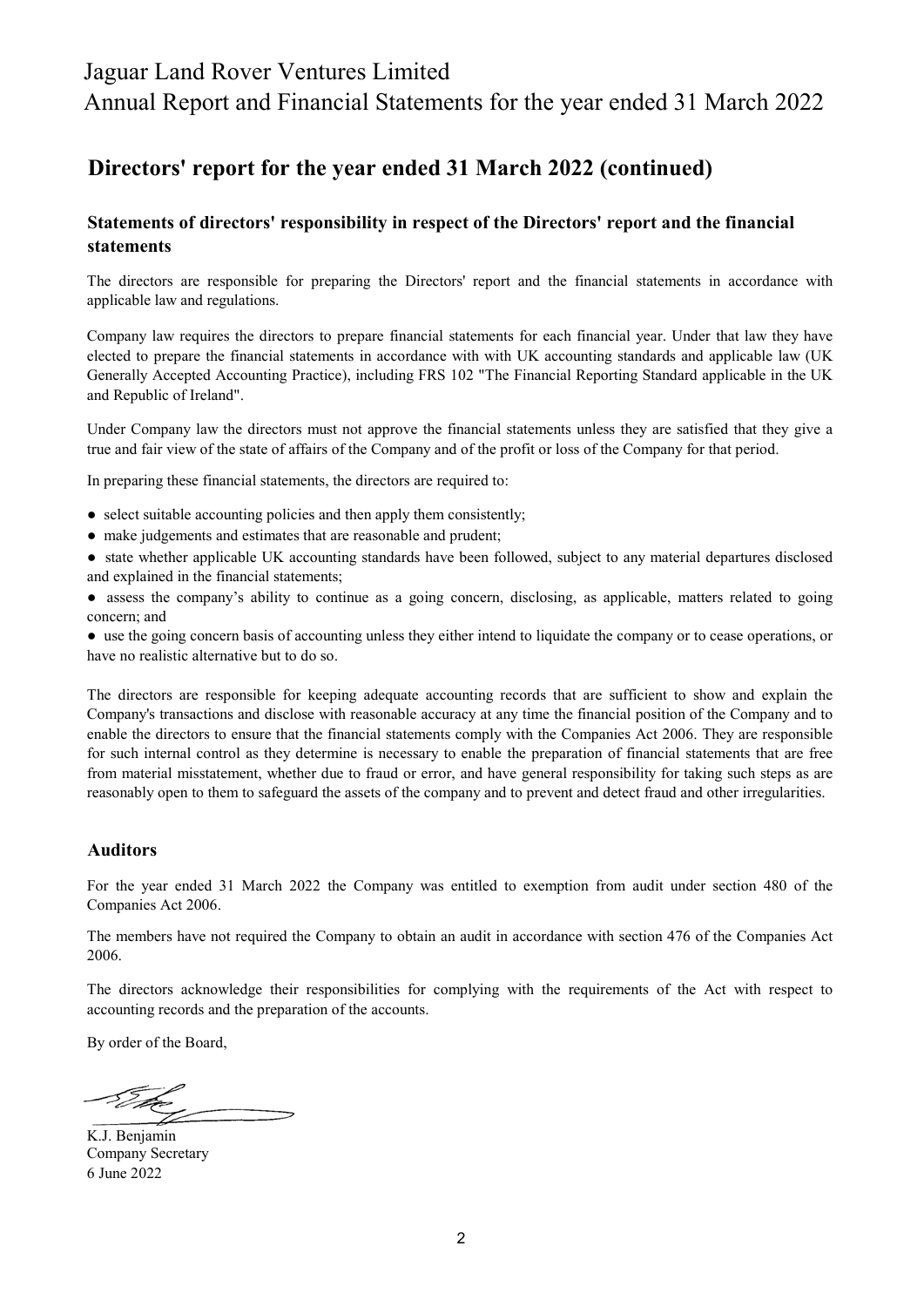## Jaguar Land Rover Ventures Limited Annual Report and Financial Statements for the year ended 31 March 2022

#### Income statement for the year ended 31 March 2022

During the year ended 31 March 2022 and the preceding financial year, the Company did not trade, received no income and incurred no expenditure. Consequently, the Company has made neither a profit nor a loss, has no recognised gains or losses and has no statement of changes in equity.

#### Balance sheet as at 31 March 2022

|                                  | <b>Note</b> | 2022 | 2021 |
|----------------------------------|-------------|------|------|
|                                  |             | £    | £    |
| <b>Current assets</b>            |             |      |      |
| Amounts owed by parent company   |             |      |      |
| <b>Net assets</b>                |             |      |      |
| <b>Capital and reserves</b>      |             |      |      |
| Called up share capital          | 3           |      |      |
| <b>Total shareholder's funds</b> |             | 100  | 100  |

Audit Exemption Statement:

a) For the year ended 31 March 2022 the Company was entitled to exemption from audit under section 480 of the Companies Act 2006 relating to dormant companies.

Directors' Responsibilities:

- a) The members have not required the Company to obtain an audit of its accounts for the year ended 31 March 2022 in accordance with section 476 of the Companies Act 2006.
- b) The directors acknowledge their responsibilities for complying with the requirements of the Act with respect to accounting records and the preparation of the accounts.

These accounts have been prepared in accordance with all provisions applicable to companies subject to the small companies regime.

The financial statements on pages 3 and 4 were approved by the Board of Directors on 6 June 2022 and were signed on its behalf by:

T. BollBe

T Y H Bolloré Director

Registered Number: 11999973